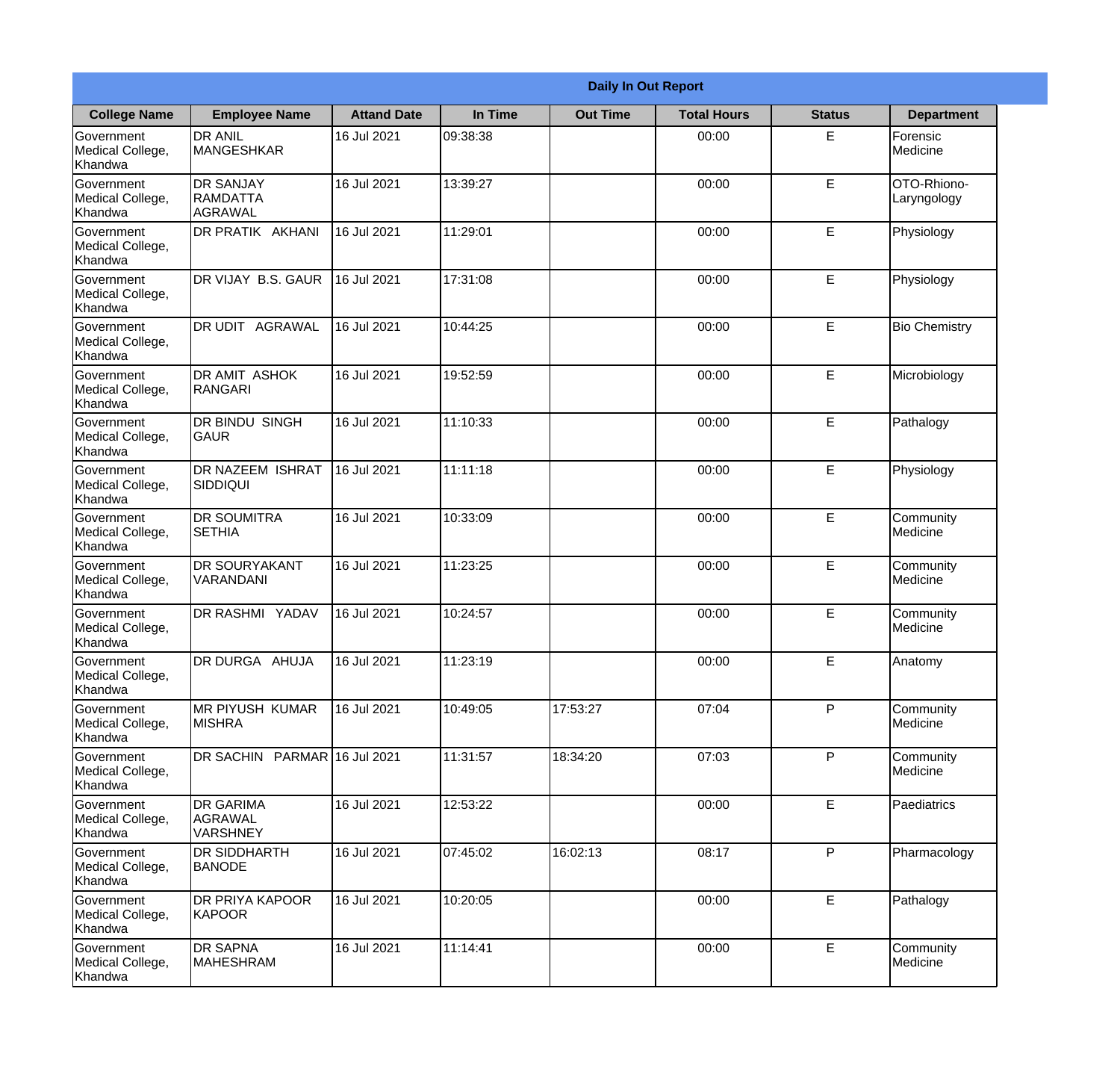| <b>Designation</b>                  | <b>Category</b>     |
|-------------------------------------|---------------------|
| Assistant Professor   Para Clinical |                     |
| Professor                           | Clinical            |
| Assistant Professor   Non Clinical  |                     |
| Associate Professor Non Clinical    |                     |
| Associate Professor Non Clinical    |                     |
| Professor                           | Para Clinical       |
| Associate Professor Para Clinical   |                     |
| Professor                           | <b>Non Clinical</b> |
| Assistant Professor   Para Clinical |                     |
| Demonstrator/Tutor   Para Clinical  |                     |
| <b>Assistant Professor</b>          | Para Clinical       |
| Demonstrator/Tutor   Non Clinical   |                     |
| Statistician                        | Para Clinical       |
| Assistant Professor   Para Clinical |                     |
| Associate Professor Clinical        |                     |
| Associate Professor   Para Clinical |                     |
| Demonstrator/Tutor   Para Clinical  |                     |
| Associate Professor Para Clinical   |                     |

## **Daily In Out Report**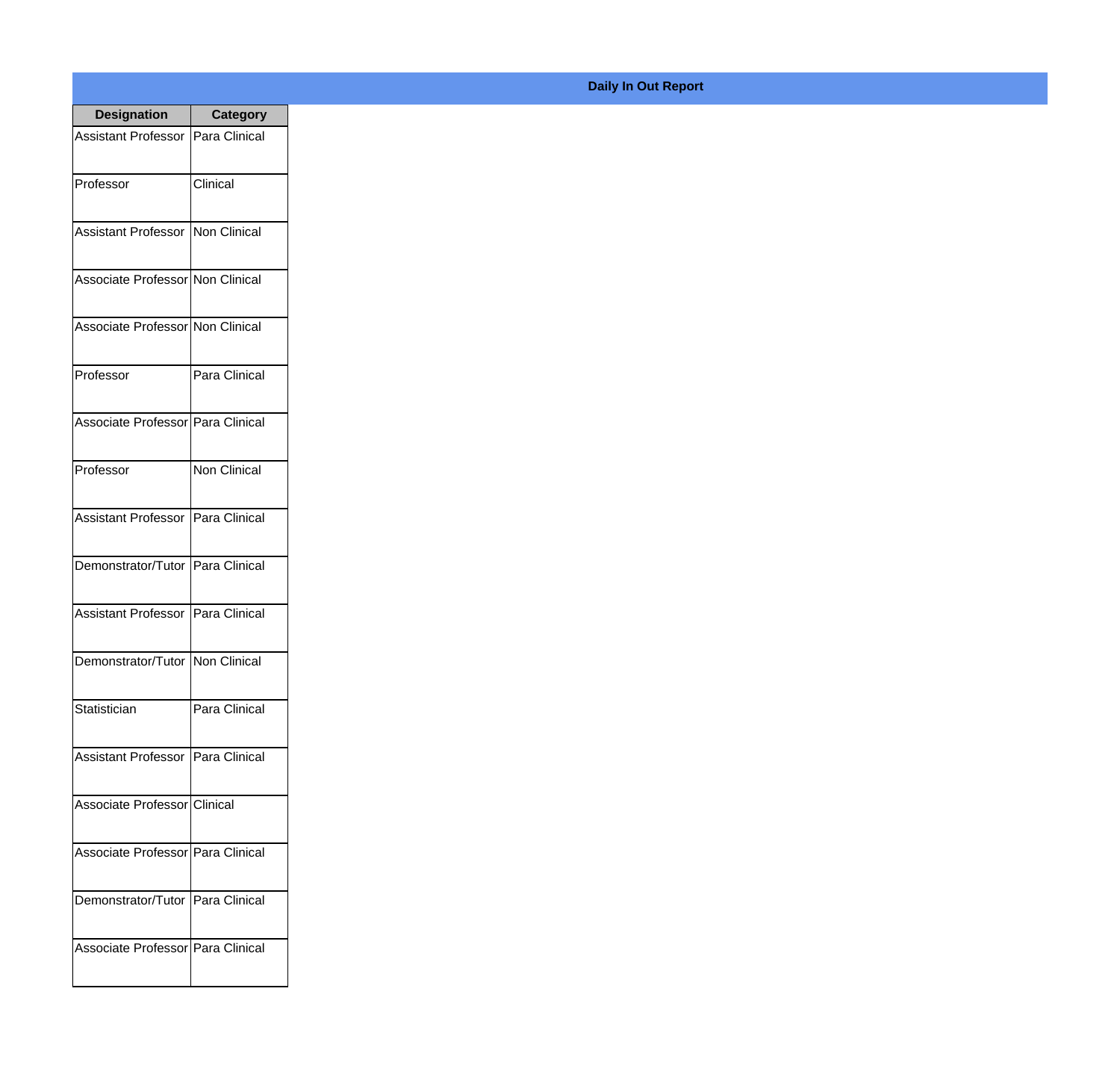|                                                  |                                                 |             |          |          | <b>Daily In Out Report</b> |   |                         |
|--------------------------------------------------|-------------------------------------------------|-------------|----------|----------|----------------------------|---|-------------------------|
| <b>Government</b><br>Medical College,<br>Khandwa | <b>DR RAKESH SINGH</b><br><b>HAZARI</b>         | 16 Jul 2021 | 15:53:01 |          | 00:00                      | E | Pathalogy               |
| Government<br>Medical College,<br>Khandwa        | <b>DR NISHA</b><br><b>KAITHWAS</b>              | 16 Jul 2021 | 10:23:22 | 13:33:14 | 03:10                      | P | Psychiatry              |
| <b>Government</b><br>Medical College,<br>Khandwa | DR SHAIKH M.KHALIQ  16 Jul 2021                 |             | 11:20:27 |          | 00:00                      | E | <b>Bio Chemistry</b>    |
| Government<br>Medical College,<br>Khandwa        | <b>I</b> DR SITARAM<br>SOLANKI                  | 16 Jul 2021 | 10:35:53 | 18:17:31 | 07:42                      | P | Forensic<br>Medicine    |
| Government<br>Medical College,<br>Khandwa        | <b>DR RANJEET</b><br><b>BADOLE</b>              | 16 Jul 2021 | 10:44:32 |          | 00:00                      | E | <b>General Medicine</b> |
| Government<br>Medical College,<br>Khandwa        | <b>DR ASHOK</b><br><b>I</b> BHAUSAHEB NAJAN     | 16 Jul 2021 | 10:44:15 |          | 00:00                      | E | Forensic<br>Medicine    |
| <b>Government</b><br>Medical College,<br>Khandwa | <b>DR NITESHKUMAR</b><br>KISHORILAL<br>IRATHORE | 16 Jul 2021 | 09:47:55 | 09:48:08 | 00:01                      | P | Pharmacology            |
| Government<br>Medical College,<br>Khandwa        | <b>DR PRIYESH</b><br><b>MARSKOLE</b>            | 16 Jul 2021 | 11:42:26 |          | 00:00                      | E | Community<br>Medicine   |
| Government<br>Medical College,<br>Khandwa        | <b>DR SANGEETA</b><br><b>CHINCHOLE</b>          | 16 Jul 2021 | 10:55:57 |          | 00:00                      | E | Physiology              |
| Government<br>Medical College,<br>Khandwa        | <b>DR SATISH</b><br><b>CHANDEL</b>              | 16 Jul 2021 | 11:46:54 |          | 00:00                      | E | Pharmacology            |
| <b>Government</b><br>Medical College,<br>Khandwa | <b>DR MUKTESHWARI</b><br><b>GUPTA</b>           | 16 Jul 2021 | 09:34:37 | 16:27:47 | 06:53                      | P | Pharmacology            |
| Government<br>Medical College,<br>Khandwa        | <b>DR PURTI AGARWAL</b><br>SAINI                | 16 Jul 2021 | 10:40:27 |          | 00:00                      | E | Pathalogy               |
| Government<br>Medical College,<br>Khandwa        | DR YASHPAL RAY                                  | 16 Jul 2021 | 12:31:30 |          | 00:00                      | E | Anatomy                 |
| Government<br>Medical College,<br>Khandwa        | RENU WAGHMARE                                   | 16 Jul 2021 | 11:42:45 | 18:38:03 | 06:56                      | P | Community<br>Medicine   |